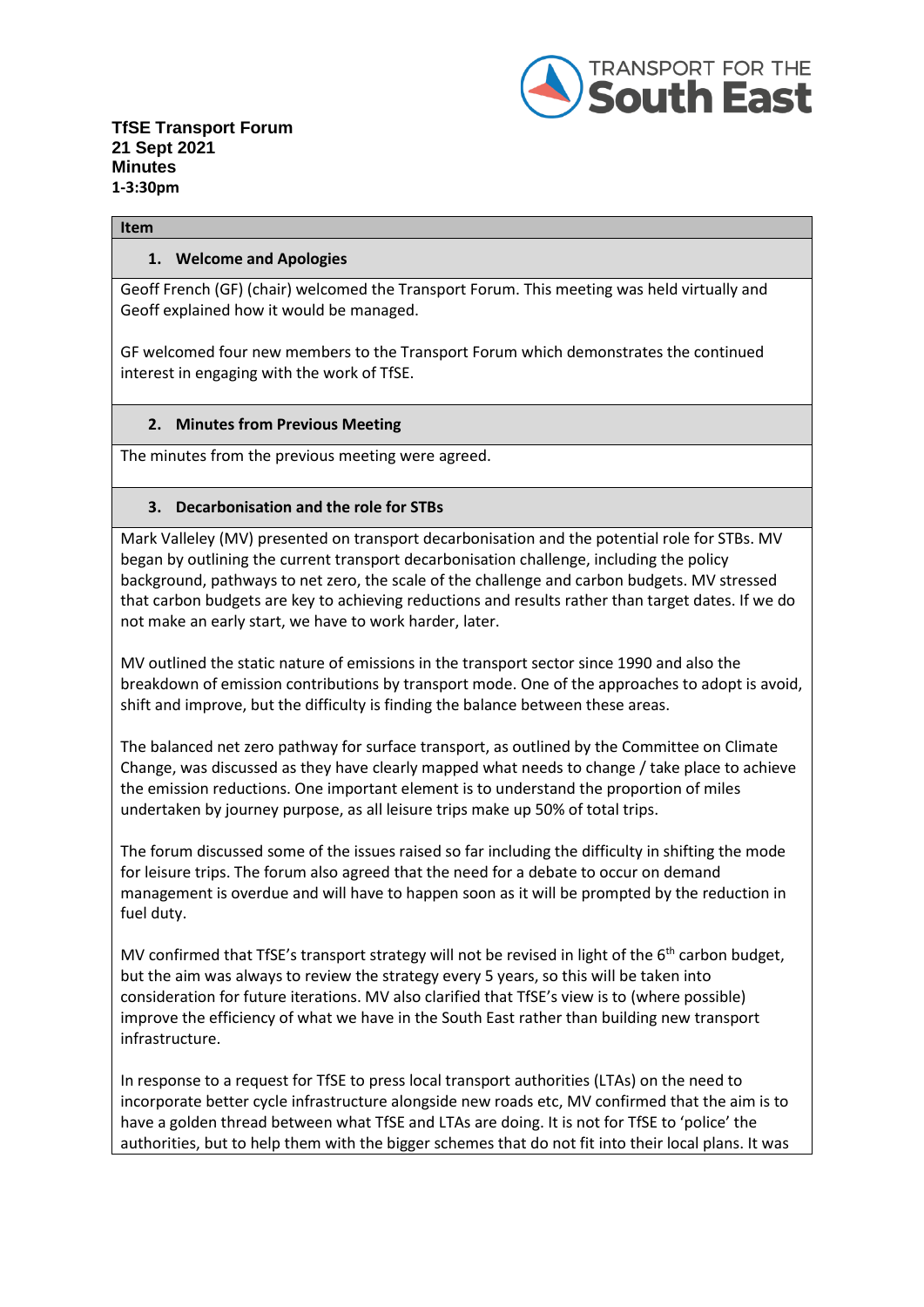

also confirmed that transport interventions are being assessed for their carbon emissions in all of the area studies.

The Forum discussed Gatwick expansion and the differing views on the proposals. TfSE will not be expressing a view directly on the expansion, however, the focus of TfSE's consultation response will be based on surface transport to the airport as it is essential this is improved.

MV shared some of the key points of note from the Government's Transport Decarbonisation Plan as there are some important messages and indications in the document. The strategic priorities in the plan were reviewed with 4 relevant ones discussed in more detail.

Although the plan covers many elements of transport and the key messages are welcomed, there are some aspects that will need further consideration. The plan does rely heavily on technology (which in some cases does not exist yet) to achieve the carbon reduction results. However, there are some signals in the document that mark potential positive changes, for example the reform of the way local transport infrastructure is funded to drive decarbonisation at a local level.

MV confirmed that following the transport decarbonisation plan, the local authority toolkit is due to be published later this year. This will (hopefully) be really critical in providing guidance and detail to not only local authorities but regional bodies.

The plan will also need to evolve so it is clear on how its progress will be monitored and what targets have been set.

The forum discussed the transport decarbonisation plan and how politicians are aware they need to bring the public with them, and although difficult to balance, they need to be brave and stand firm on some of the more challenging aspects of what will be required.

Demand management was discussed and specifically how TfSE can address this in the SIP and offer support to Government. It was confirmed that we would offer to assist the Government in making this a reality on the ground along with other STBs.

Another key thought from the Forum was that there are things that can be implemented now to help modal shift without waiting for the technology to be created. In addition, it was agreed that TfSE should set the strategic goal across the region, especially around areas like rail freight and last mile deliveries.

MV finished by outlining TfSE's work on transport decarbonisation. This has consisted of the carbon assessment work, assisting with trialling the Centre for Research into Energy Demand Solutions' (CREDS) place based carbon calculator tool

And ongoing technical work on decarbonisation pathways (identify a carbon budget, trajectories to zero emissions and policy gaps to achieve zero emissions across the region).

TfSE is also facilitating a transport decarbonisation forum for local authority officers to share best practice and identify areas for joint working.

In addition, the DfT has identified four additional workstreams for STBs in 2021/22 and two of these are on decarbonisation (assisting local authorities to implement commitments made in the transport decarbonisation plan) and EV charging infrastructure.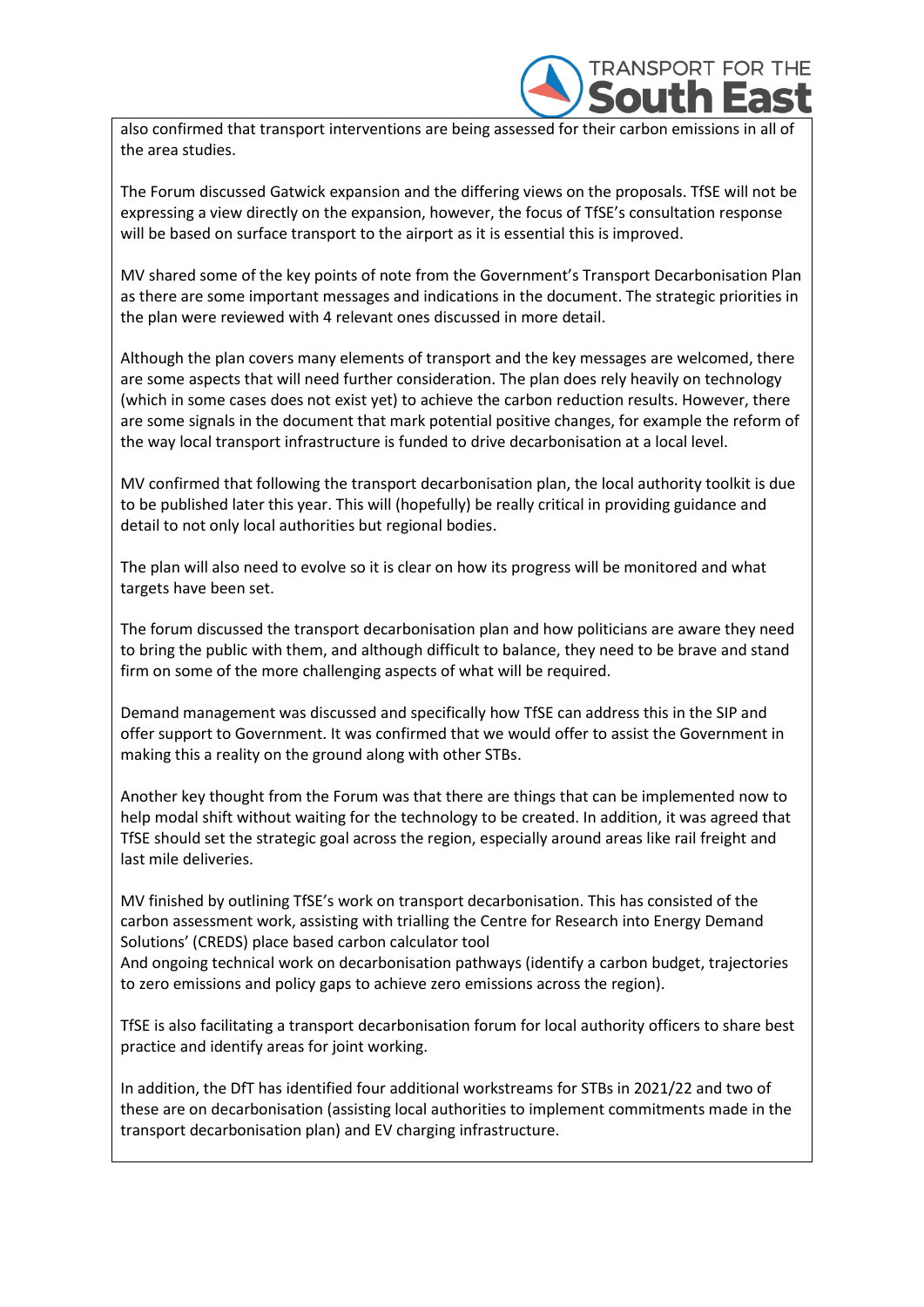

MV is keen to understand what else TfSE should be doing in this arena? The forum discussed EV charging infrastructure and also confirmed they think it is a good idea to help bring the local authorities together.

## **4. Update on area studies programme**

Sarah Valentine (SV) briefly explained the background to the area studies including the purpose and the approach. Also discussed, were the identified objectives of each study including those objectives that are common across all the studies.

SV updated the Forum on the progress of each study, and explained in more detail, stage C and what work is specifically taking place in this section.

The timeline for stakeholder engagement was explained, including the reasons why the last workshop has been postponed. Due to some scheme overlaps now appearing across the studies and the global policy interventions that need to be applied to effectively assess the interventions, it is now understood that the studies/interventions need to be brought together sooner rather than later. This will then allow everyone to have a better understanding of the holistic view on the interventions and what TfSE are trying to achieve. However, we do need to allow the last couple of area studies to have caught up sufficiently before the work can take place to collate, understand and present the findings to stakeholders.

### **5. Strategic Investment Plan**

Sarah Valentine (SV) began by confirming that in the 2021 comprehensive spending review, TfSE's aim is to secure a three-year funding settlement. Some of the costs outlined in the funding bid will be for delivery costs for the initial implementation of the SIP.

The work currently being undertaken by Arup – to develop a set of recommendations on the future roles, powers and governance of TfSE, was also outlined, as they are considering the role and function of TfSE following completion of the SIP. In addition, what powers, tools and resources might be required to deliver those roles and functions. SV confirmed that a survey on the future roles and responsibilities of TfSE was circulated to members of the Transport Forum in August and responses have been collated and fed into Arup's work.

A report proposing options for the future of TfSE will be taken to the Partnership Board meeting in October.

SV spoke in more detail as to what the SIP will and will not be. It will be a blueprint for investment in the South East and provide a sequenced plan of multi-modal investment packages that are place based and outcome focussed. The SIP will not duplicate or detract from Local Transport Authorities and others and it will not detail or prioritise a list of specific scheme options. The SIP will define the desired outcome for an intervention (e.g. a mass rapid transit system that moves 100 people an hour), but it will not detail the specifics of how that scheme should look (such as a segregated tram system) as each scheme will need to explore options and feasibility to achieve the required outcome.

The SIP will also not just be a list of schemes, it will detail how they will be delivered and the roles for TfSE and our partners.